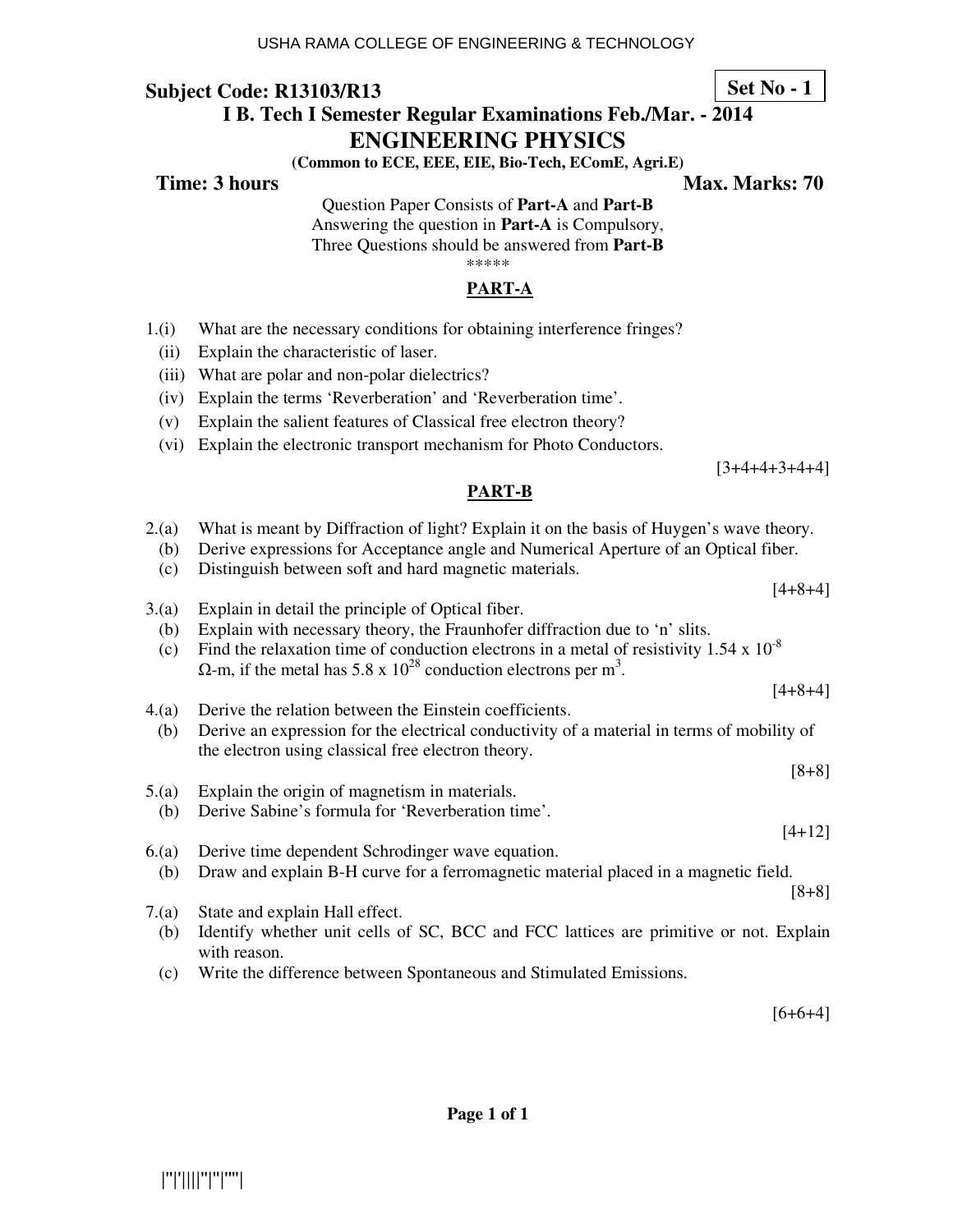# **I B. Tech I Semester Regular Examinations Feb./Mar. - 2014**

## **ENGINEERING PHYSICS**

**(Common to ECE, EEE, EIE, Bio-Tech, EComE, Agri.E)** 

**Time: 3 hours Max. Marks: 70 Max. Marks: 70** 

[3+4+4+3+4+4]

 $[5+8+3]$ 

[8+8]

[4+12]

Question Paper Consists of **Part-A** and **Part-B** Answering the question in **Part-A** is Compulsory, Three Questions should be answered from **Part-B** \*\*\*\*\*

## **PART-A**

- 1.(i) What are the necessary conditions for obtaining interference fringes?
	- (ii) What is meant by Intermodal dispersion in optical fibers? How to overcome this problem? Explain.
	- (iii) What are polar and non-polar dielectrics?
	- (iv) What are the fundamental laws of electromagnetism?
	- (v) Explain the salient features of Classical free electron theory?
	- (vi) Write notes on Direct and Indirect band gap semiconductors.

#### **PART-B**

- 2.(a) What is meant by Diffraction of light? Explain it on the basis of Huygen's wave theory.
	- (b) Explain the working of Ruby laser with the help of neat energy level diagram.
	- (c) Draw the crystal planes having Miller indices (110) and (211).
- 3.(a) Explain the origin of energy bands in solids. (b) Derive expression for interplanar spacing between two adjacent planes of Miller indices (h, k, l) and lattice constant 'a'.
	- (c) Calculate the maximum number of orders possible for a plane diffraction grating
- $[6+6+4]$ 4.(a) Discuss in detail the electronic, ionic and orientational polarizations and their dependence on temperature.
	- (b) Explain Meissner effect. Describe soft and hard superconductors.
- 5.(a) Distinguish between conductors, semiconductors and insulators.
- (b) Derive Sabine's formula for 'Reverberation time'.
- 6.(a) Derive expression for Hall coefficient.
- (b) Derive an expression for the effective mass of an electron moving in energy bands of a solid. Show how it varies with the wave vector.
- (c) Define the terms 'Reverberation' and 'Reverberation time'.

- $[6+6+4]$
- 7.(a) Write notes on Direct and Indirect band gap semiconductors.
- (b) Deduce an expression for Lorentz field relating to a dielectric material. (c) The R<sub>H</sub> of a specimen is  $3.66 \times 10^{-4}$  m<sup>3</sup> c<sup>-1</sup>. Its resistivity is  $8.93 \times 10^{-3}$  Qm. Find mobility and charge carrier concentration.

[4+8+4]

**Set No - 2**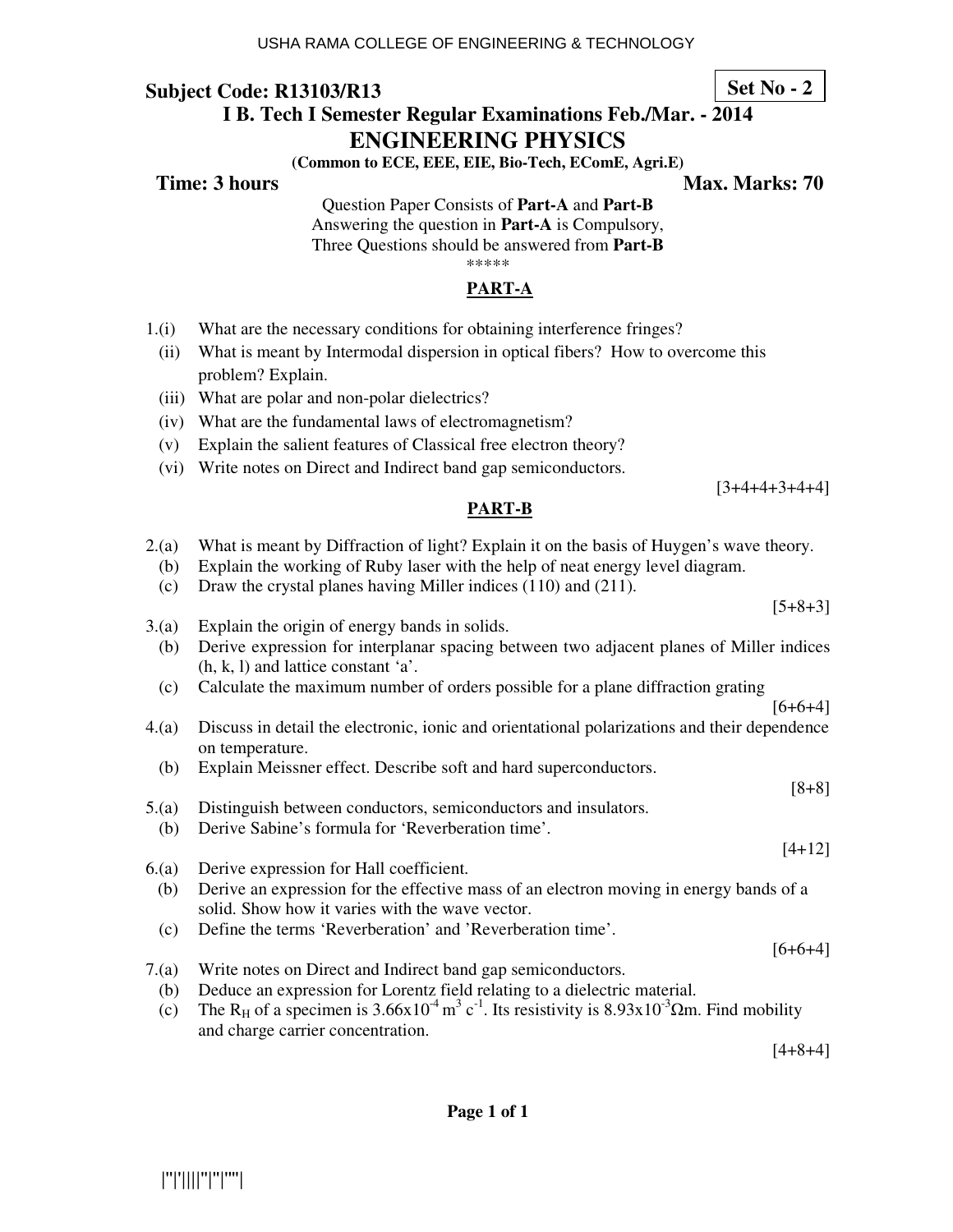# **I B. Tech I Semester Regular Examinations Feb./Mar. - 2014**

#### **ENGINEERING PHYSICS**

**(Common to ECE, EEE, EIE, Bio-Tech, EComE, Agri.E)** 

## **Time: 3 hours Max. Marks: 70 Max. Marks: 70**

**Set No - 3**

 $[3+4+4+3+4+4]$ 

Question Paper Consists of **Part-A** and **Part-B** Answering the question in **Part-A** is Compulsory, Three Questions should be answered from **Part-B** \*\*\*\*\*

#### **PART-A**

- 1.(i) Distinguish between Interference and Diffraction.
	- (ii) Explain the characteristic properties of laser.
	- (iii) The penetration depths for Lead at 3K and 7.1K are 39.6nm and 173nm respectively. Calculate the critical temperature for Lead.
	- (iv) Explain the terms 'Reverberation' and 'Reverberation time'.
	- (v) Explain the concept of hole.
	- (vi) Explain the electronic transport mechanism for Photo Conductors.

#### **PART-B**

- 2.(a) Derive expressions for Acceptance angle and Numerical Aperture of an Optical fiber.
	- (b) State Brewser's law. How can this law be used to produce plane polarized light?
	- (c) Explain in detail the flux quantization in a Superconducting ring.
- 3.(a) Explain the principle of Optical fiber.
	- (b) Explain the principle, construction and working of a Nicol prism with neat diagram.
	- (c) What is meant by Intermodal dispersion in optical fibers? How to overcome this problem? Explain.
- 4.(a) Discuss in detail the electronic, ionic and orientational polarizations and their dependence on temperature.
	- (b) Derive the expression for condition of maxima and minima for reflected light in case of thin transparent film of uniform thickness.
- 5.(a) State and explain Stoke's theorem in its calculus form.
	- (b) Calculate the thickness of half wave plate of quartz for a wavelength 500nm. [Given that  $\mu_e$ = 1.553 and  $\mu_o$ = 1.544]
	- (c) Write a short notes on Rayleigh's Criterion.
- 6.(a) Explain the salient features of Classical free electron theory.
- (b) Explain with necessary theory, the Fraunhofer diffraction due to 'n' slits.
- (c) Find the relaxation time of conduction electrons in a metal of resistivity 1.54 x  $10^{-8}$   $\Omega$ -m, if the metal has 5.8 x  $10^{28}$  conduction electrons per m<sup>3</sup>.

[4+8+4]

- 7.(a) What do you understand by drift and diffusion currents in the case of a semiconductor? Deduce Einstein's relation relating to these currents.
- (b) Derive Eigen values and Eigen functions for a particle in a one dimensional potential  $box.$  [8+8]

 $[4+8+4]$ 

[8+4+4]

[8+8]

 $[6+4+6]$